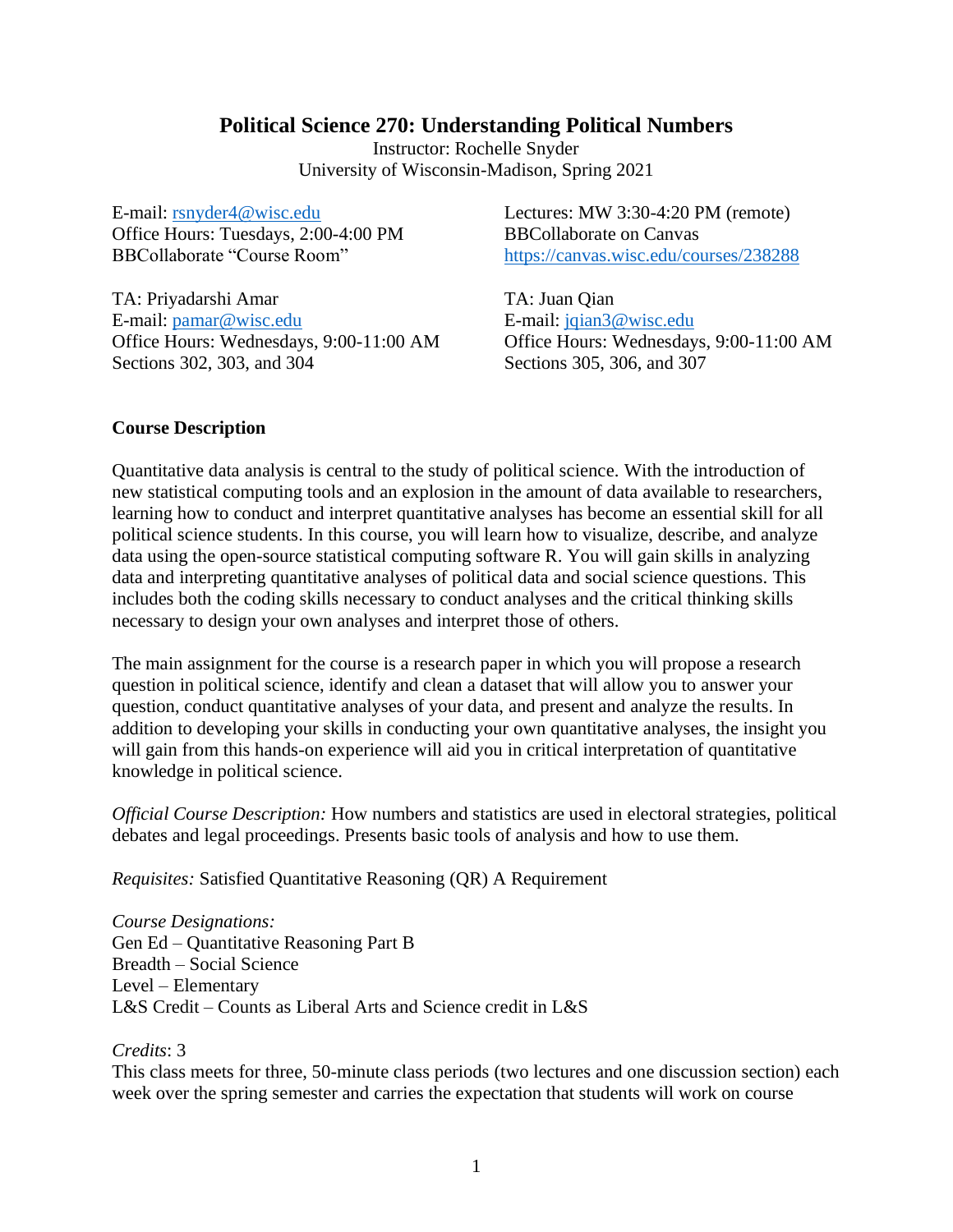learning activities (reading, writing, problem sets, studying, etc.) for about 2 hours out of the classroom for every class period. This course meets the traditional Carnegie definition for how credit hours are met.

# **Learning Outcomes**

The overall aim of this course is to help you become thoughtful consumers and producers of quantitative analyses in political science. Specifically, by the end of this course, you will be able to:

- Propose research questions and hypotheses related to political science
- Test these hypotheses using appropriate statistical techniques, including linear and logistic regression models
- Understand which statistical methods allow political scientists to make causal claims and why
- Interpret and evaluate data visualizations, quantitative models, and statistical analyses in political science research
- Write and annotate clean and reusable R code

These learning outcomes are specific versions of the general QR-B course learning outcomes.

# **Assignments**

The main assignment is a **research paper** in which you propose a research question related to political science and answer it using quantitative analysis, namely a suitable dataset and statistical analysis technique.

The research paper will be completed in three parts:

- 1) A *research proposal* (due on March 5) in which you propose a research question, explain its importance in the field of political science, and identify a hypothesis that you plan to test.
- 2) A *data description section* (due on April 11) in which you identify the data that you will use to answer your research question, manipulate and tidy the data to suit the needs of your analysis, and provide descriptive statistics and visualizations of your data.
- 3) An *analysis* of your data that answers your research question, due together with the research proposal (which will serve as your introduction) and data section as the final research paper on May 5.

You will also complete a brief **peer review exercise** as part of the final project, which will involve reviewing a draft of a peer's data section and providing useful feedback on their presentation of the data. The exercise will be completed in lieu of sections during the week of March 29 and due no later than 11:59 PM on April 1, before the dataset is due on April 11.

To build your skills in R and solidify core theoretical concepts that you will use in your research paper, you will complete six **problem sets** in the first part of the semester. The problem sets are designed to help you master data visualization, data manipulation and tidying, basic methods of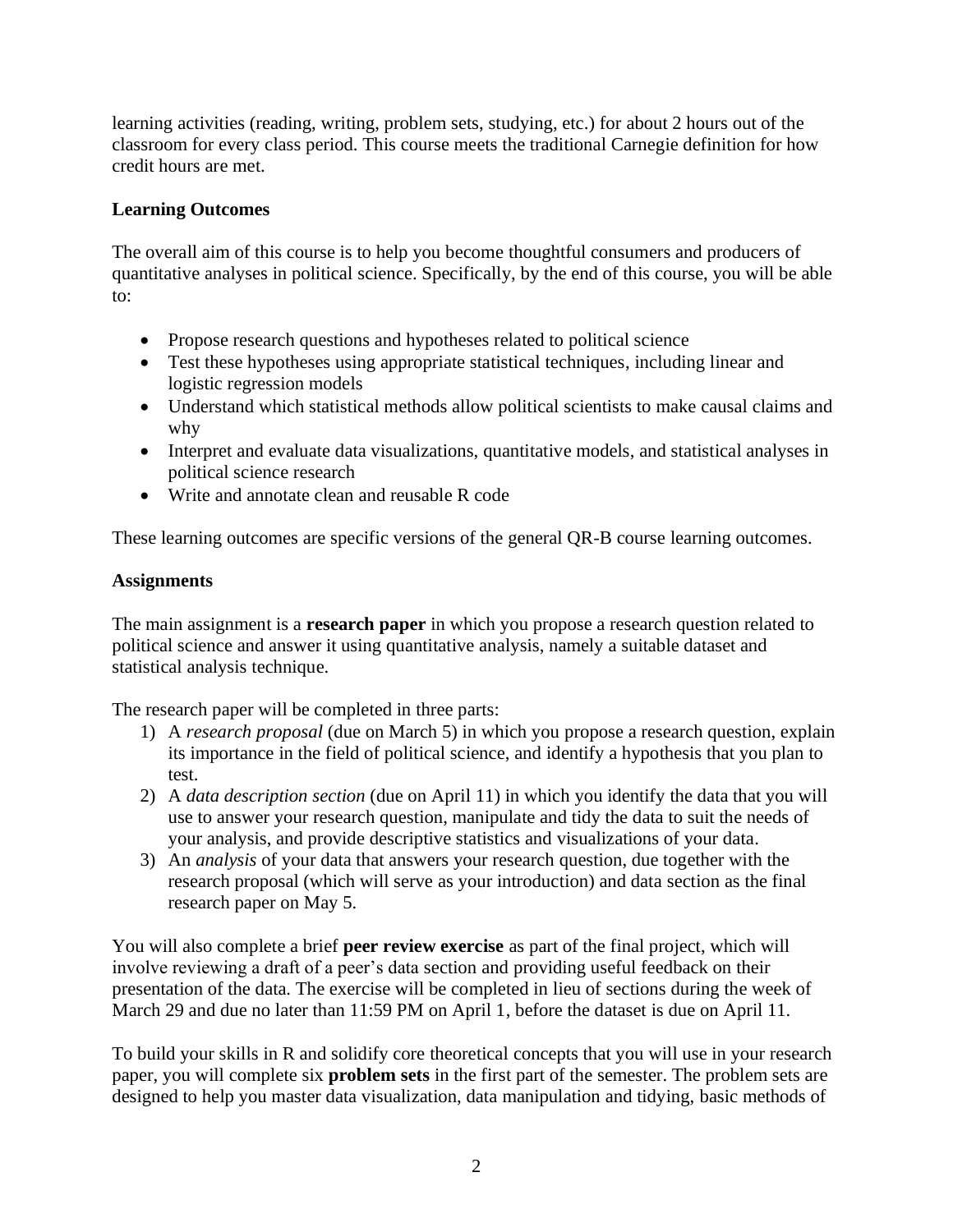statistical analysis, and presentation of your code and findings. Problem sets will be posted on Sundays (after the topics in the problem set have been covered in lecture and before they have been covered in section) and due no later than the following Sunday at 11:59 PM. You are strongly encouraged to review the problem sets before section so that you can ask any questions that you have about the material at that time. Due dates for problem sets are listed in the course schedule below.

Detailed instructions for the assignments will be provided as each assignment approaches. All assignments will be completed using R Markdown, a document format that we will show you how to use in the first weeks of the course.

**Readings** for each week are also listed in the course schedule below and should be completed before the week's lectures. Most will be from the textbook, *Quantitative Social Science: An Introduction*, and will cover both theoretical concepts and R topics. A few additional readings throughout the semester will follow a similar format but come from online resources. Other readings will be drawn from academic journal articles in political science and will serve to further illustrate the application of course concepts.

# **Grading**

Grading Scale:

A:  $93 - 100$ AB: 88 – 92.5 B:  $83 - 87.5$ BC: 78 – 82.5  $C: 70 - 77.5$ D:  $60 - 69.5$  $F: 0 - 59.5$ 

Assignment Weighting:

Problem Sets – 30% (six at 5% each) Research Paper – 50% in total

- Research proposal  $-5\%$
- Data description  $-15%$
- Final project  $-30\%$

Peer Review Exercise – 5% Section Attendance and Participation – 15%

# **Course Website**

We will rely heavily on the course's Canvas webpage for lectures, sections, assignments, discussion boards, communication, and other matters related to the course. Lectures and sections will be held synchronously using the BBCollaborate feature in Canvas. Assignments, including all problem sets, will be uploaded to Canvas, and you will turn in your completed assignments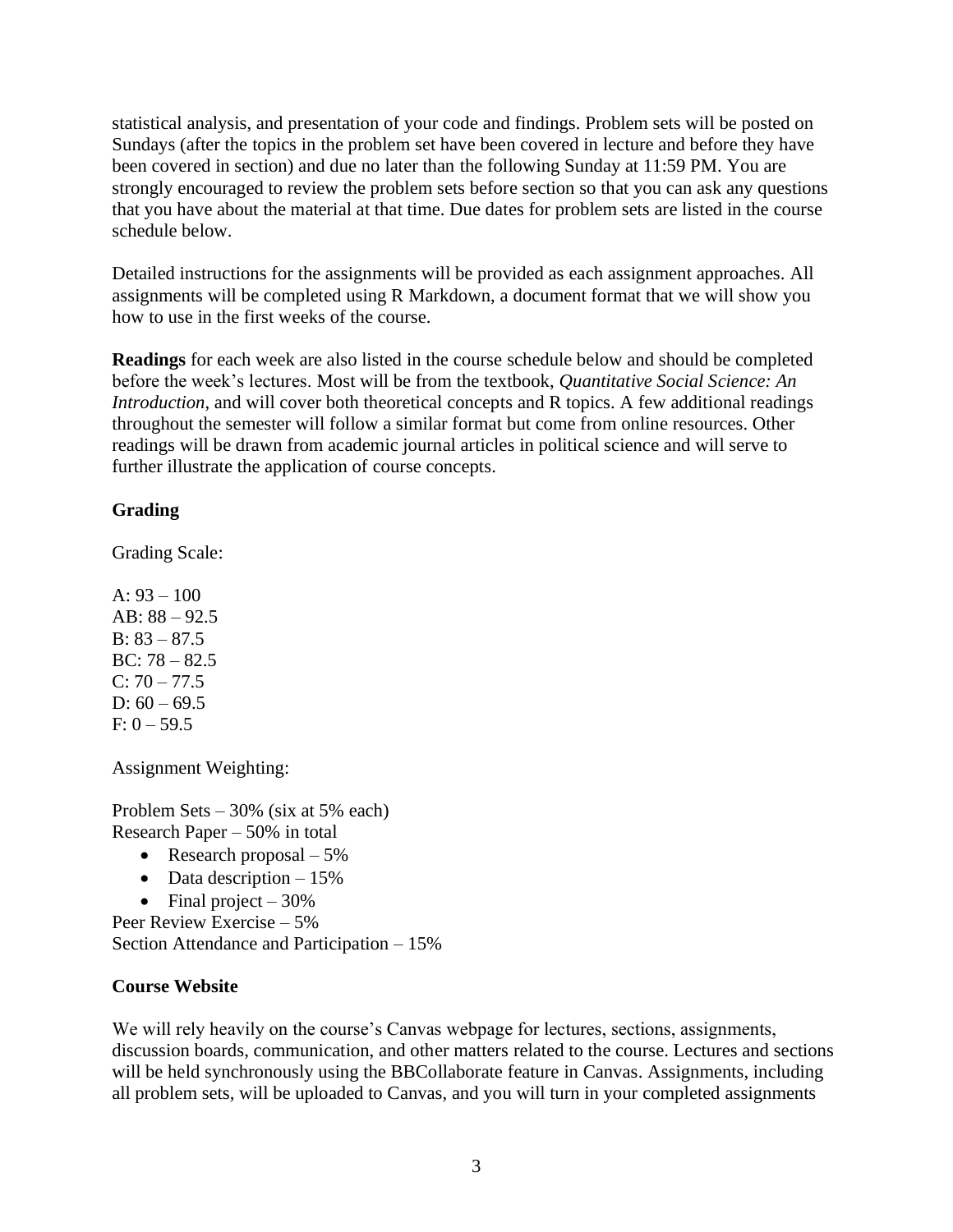via Canvas as well. Please check Canvas (and your e-mail) regularly throughout the semester for updates and other important information about the course.

### **Discussion/Lab Sections (remote)**

In section, you will view additional demonstrations of topics in R and have the opportunity to learn R topics hands-on under the guidance of your TA. Activities and demonstrations in section will be crucial in facilitating your understanding of course concepts and ensuring that you can complete problem sets and your final paper assignment successfully. Attendance in section is mandatory, and both attendance and engagement in section will be tracked by your TA.

Sections will cover R topics discussed in the previous week's lectures to ensure that all students have had equal exposure to lecture material before applying it in section. Sections will not meet the first week of classes (January 25-29).

# **Required Textbooks and Software**

The main textbook for the course is *Quantitative Social Science: An Introduction* by Kosuke Imai (ISBN: 9780691175461). Physical copies of the textbook are available for purchase from the University Bookstore and various online retailers of books. The e-book version may also be purchased or rented through VitalSource or Perusall (ISBN: 9781400885251).

We will also be using the open-source statistical software R, along with RStudio. We will help you download this software in the first week of the semester.

# **How to Get Help in This Course**

*Office Hours*: Office hours are for you. These are designated times when instructors sit in their offices (or, in the case of this semester, a virtual space) and wait for students to stop by and ask questions about the course material. You will almost certainly have questions about the material in the course. Please take advantage of this opportunity to ask them! I would also be happy to answer any questions you may have about other elements of your academic and professional lives.

*Canvas Discussion Boards*: We will utilize the discussion boards on Canvas as a forum for you to discuss specific issues you are having with R. Because R users typically encounter similar questions, errors, and other issues when working in R, the discussion boards will serve as a space for you to share these common issues with one another and to share any solutions that you have found. Each weekly course topic, regardless of whether a problem set has been assigned for that week, will have a designated discussion board for you to share any problems you are having with the R topics that were covered in lecture and section for that part of the course. Previous weeks' discussion posts will remain available as a resource for use later in the semester. If you have additional questions about a topic after we have already covered it in class (i.e. when you are working on your research project), please post your questions in the discussion thread related to that topic.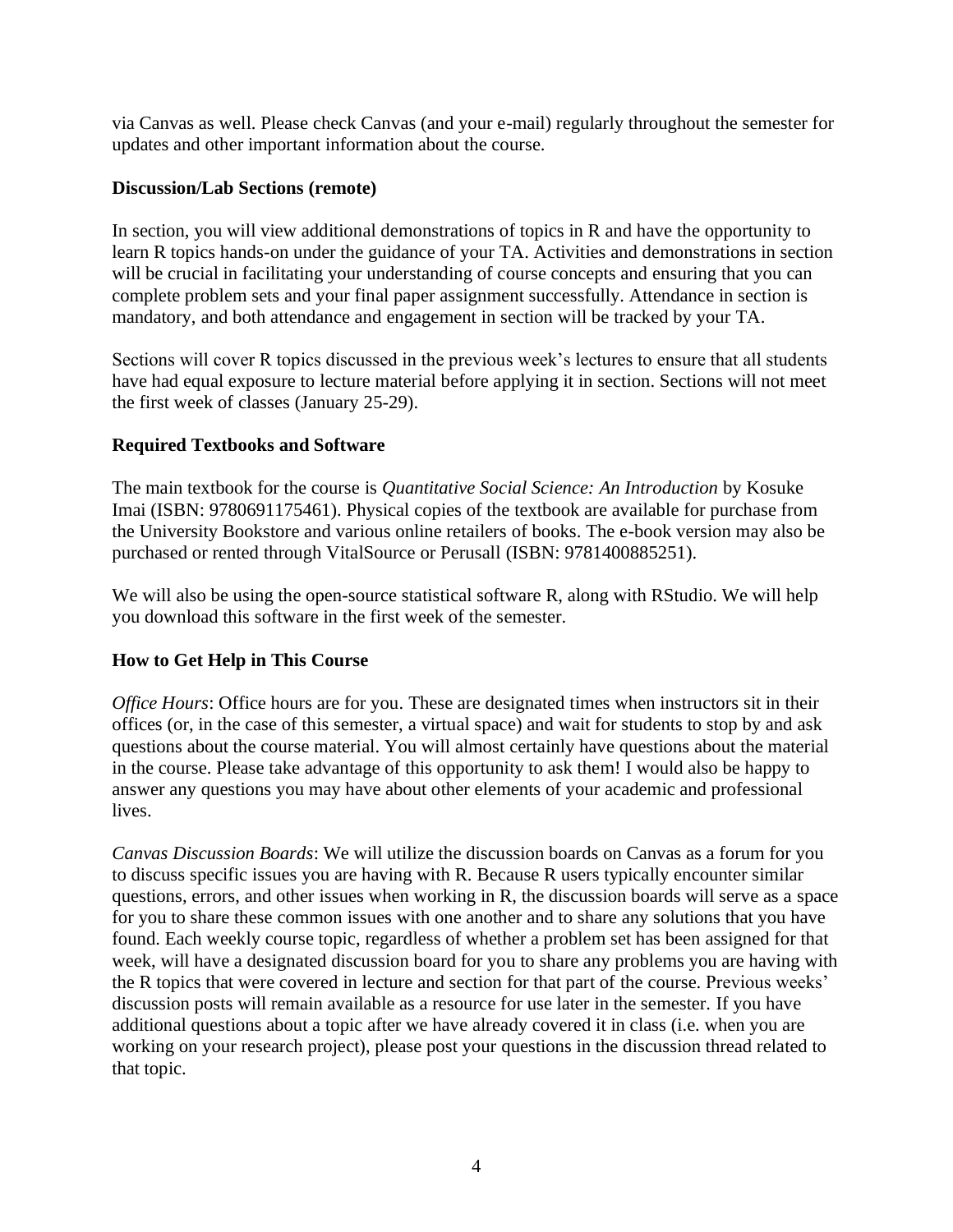*Peer Tutoring*: Peer tutoring is an opportunity for you to get help with course material from peers who have been hired to help with the course. Peer tutoring will take place in small groups via BBCollaborate each week. Sessions will focus on providing answers to your questions about problem sets and other course material. Sign-up sheets for sessions and additional information will be circulated by Political Science Department staff throughout the semester.

# **Academic Integrity**

By virtue of enrollment, each student agrees to uphold the high academic standards of the University of Wisconsin-Madison; academic misconduct is behavior that negatively impacts the integrity of the institution. Academic misconduct also impedes your own ability to successfully learn the course material. Cheating, fabrication, plagiarism, unauthorized collaboration, and helping others commit these previously listed acts are examples of misconduct which may result in disciplinary action. Examples of disciplinary action include, but is not limited to, failure on the assignment/course, written reprimand, disciplinary probation, suspension, or expulsion.

Collaboration with other students on coding matters is encouraged, as is utilizing available online resources to help with coding issues, as long as you do not copy large sections of someone else's code. Your code and annotations, like all other written work you complete for the course, must be your own. If you have any questions about what constitutes academic misconduct in this context, including questions about how to cite sources in a paper, contact me or your TA.

# **Accommodations for Students with Disabilities**

The University of Wisconsin-Madison supports the right of all enrolled students to a full and equal educational opportunity. The Americans with Disabilities Act (ADA), Wisconsin State Statute (36.12), and UW-Madison policy (Faculty Document 1071) require that students with disabilities be reasonably accommodated in instruction and campus life. Reasonable accommodations for students with disabilities is a shared faculty and student responsibility. You are expected to inform me of any need for instructional accommodations by the end of the third week of the semester, or as soon as possible after a disability has been incurred or recognized. I will work either directly with you or in coordination with the McBurney Center to identify and provide reasonable instructional accommodations. Disability information, including instructional accommodations as part of a student's educational record, is confidential and protected under FERPA.

# **Other Considerations**

Your success in this class is important to me. We are all experiencing this semester under the unusual circumstances of remote instruction necessitated by the COVID-19 pandemic. If you are experiencing any health issues, technological problems, emergencies, or other circumstances that will affect your ability to do your best work in this course, please let me know as soon as possible. You may explain the circumstances in whatever degree of detail is most comfortable for you. All I will need to know in this case is how to arrange the best possible accommodations for your situation.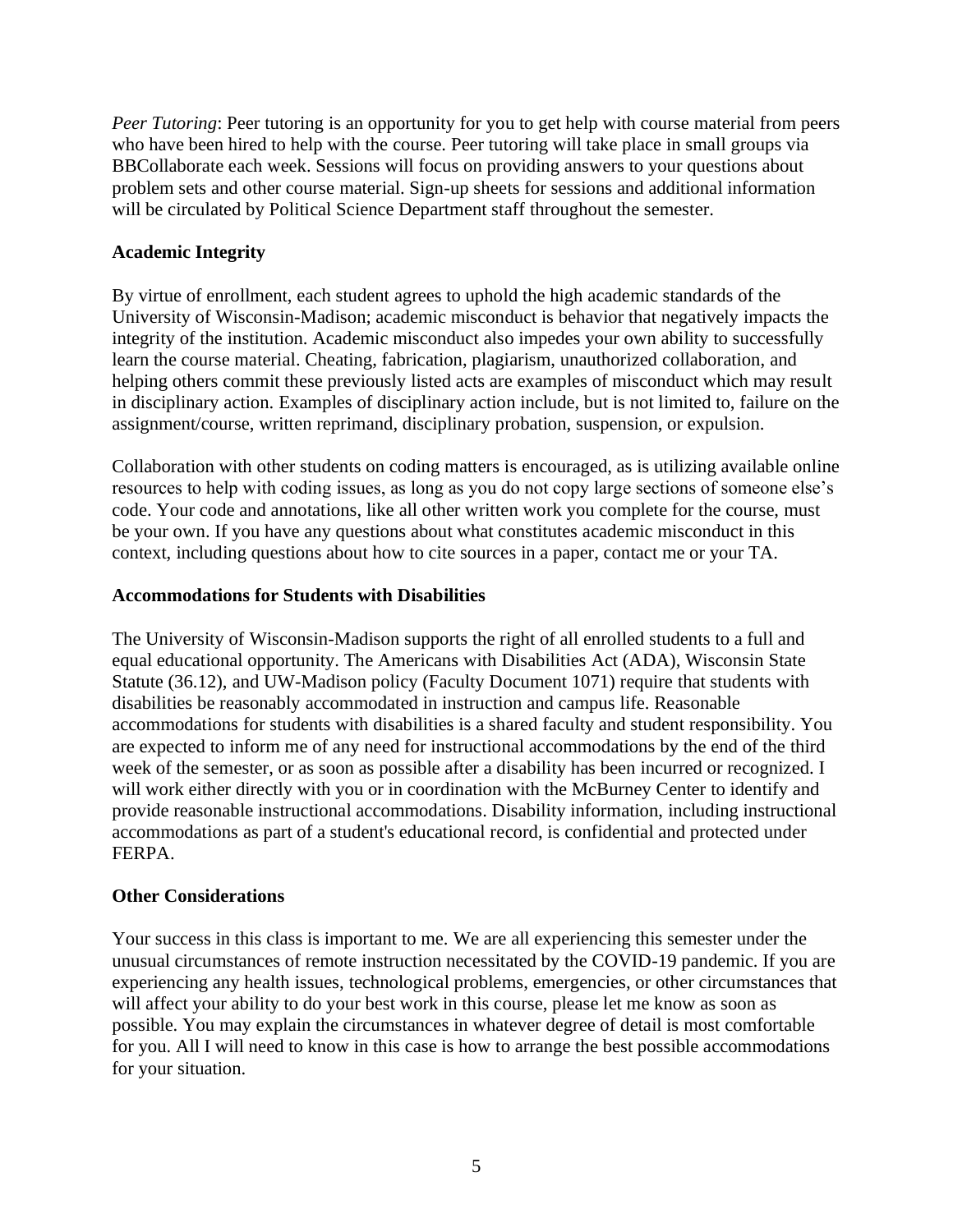# **Course Schedule**

*I reserve the right to modify the below schedule as necessary as the semester progresses.*

# **Week 1 (January 25 and January 27) Course Introduction and Overview of R**

- Reading: QSS Chapter 1
- No sections this week

# **Week 2 (February 1 and February 3) Visualizing Data**

- Readings: [Data Visualization: A Practical Introduction, Chapter 1](https://socviz.co/lookatdata.html) and R for Data [Science, Chapter 3](https://r4ds.had.co.nz/data-visualisation.html)
- Problem Set 1 due February 14

# **Week 3 (February 8 and February 10)**

# **Causality Part I: Randomized Controlled Trials**

- Reading: QSS Chapter 2 (Sections 2.1-2.4)
- Problem Set 2 due February 21

#### **Week 4 (February 15 and February 17) Causality Part II: Observational Studies**

- Reading: QSS Chapter 2 (Sections 2.5-2.7)
- Problem set 3 due February 28

#### **Week 5 (February 22 and February 24) Measurement**

- Reading: QSS Chapter 3 (Sections 3.1-3.6)
- Problem Set 4 due March 7

#### **Week 6 (March 1 and March 3) Regression Part I: Linear Regression**

• Reading: QSS Chapter 4 (Section 4.2)

# **Research Proposal due March 5 by 11:59 PM**

#### **Week 7 (March 8 and March 10)**

#### **Regression Part II: Regression and Causation**

- Reading: OSS Chapter 4 (Section 4.3) and Sen and Wasow (2016), "Race as a Bundle of Sticks: Designs that Estimate the Effects of Seemingly Immutable Characteristics"
- Problem Set 5 due March 21

# **Week 8 (March 15 and March 17)**

#### **Logistic Regression**

- Reading: [Logistic Regression](https://uc-r.github.io/logistic_regression) and [Ordinal Logistic Regression](https://stats.idre.ucla.edu/r/dae/ordinal-logistic-regression/)
- Problem Set 6 due March 28